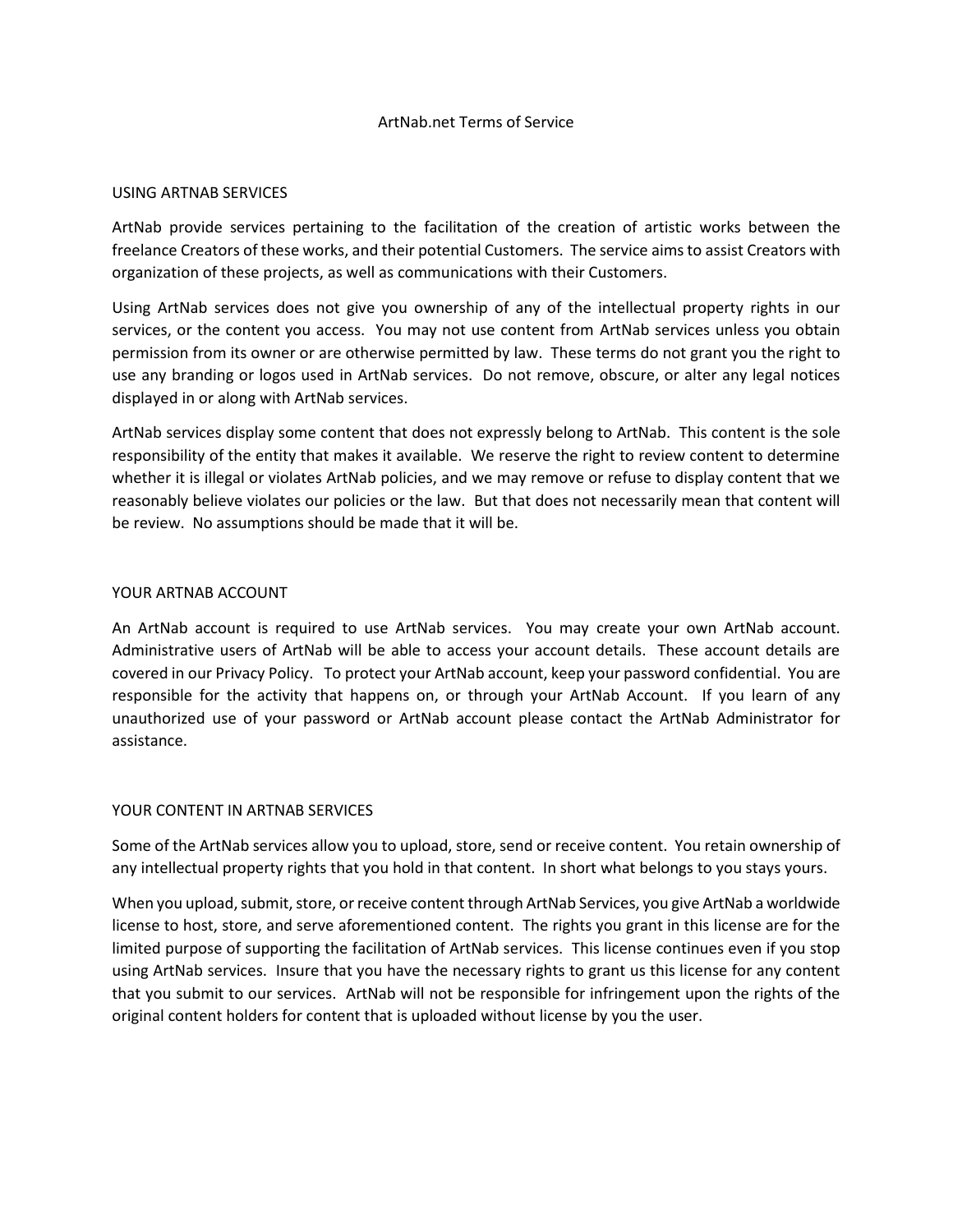#### MODIFYING AND TERMINATING ARTNAB SERVICES

ArtNab services are constantly in development for the purpose of improvement of the services. We may add or remove functionalities, or features, and we may suspend or stop the service all together.

You can stop using our services at any time. We may also choose to stop providing you with ArtNab services, or instantiate new limits to our services at any time.

We believe that you own your data, and preserving your access to such data is important. If we discontinue the ArtNab Service, where reasonably possible, we will give you the reasonable advance notice and a chance to retrieve your information from the ArtNab Service.

# ADJUDICATING DISPUTES

Disputes between Creators and their Customers are the sole responsibility of the Customer, and Creator involved in the dispute. ArtNab is not responsible for adjudicating disputes between users. ArtNab will not be held liable for monetary exchange between users. We are responsible only for facilitating the organizational recording of aforementioned payments. Only in the cases where disputes cause a violation of these terms of service will ArtNab directly adjudicate disputes.

### WARRANTIES AND DISCLAIMERS

We provide ArtNab services using a commercially reasonable level of skill and care and we hope that you will enjoy using them. There are, however, certain things that we do not promise about ArtNab services

OTHER THAN AS EXPRESSLY SET OUT IN THES TERMS OR ADDITIONAL TERMS ARTNAB DOES NOT MAKE ANY SPECIFIC PROMISES ABOUT THE ARTNAB SERVICES. FOR EXAMPLE, WE DO NOT MAKE ANY COMMITMENTS ABOUT THE CONTENT WITHIN THE SERVICES, THE SPECIFIC FUNCTIONS OF THE SERVICES, OR THEIR RELIABILITY, AVAILABILITY, OR ABILITY TO MEET YOUR NEEDS. WE PROVIDE THE ARTNAB SERVICES "AS IS"

SOME JURISDICTIONS PROVIDE CERTAIN WARRANTIES, LIKE THE IMPLIED WARRANTY OF MERCHANTABILITY, FITNESS FOR A PARTICULAR PURPOSE AND NON-INFRINGEMENT. TO THE EXTENT PERMITTED BY LAW, WE EXCLUDE ALL WARRANTIES.

# LIABILITY FOR OUR SERVICES

WHEN PERMITTED BY LAW, ARTNAB, WILL NOT BE RESPONSIBLE FOR LOST PROFITS, REVENUES, OR DATA, FINANCIAL LOSSES OR INDIRECT, SPECIAL, CONSEQUENTIAL, EXEMPLARY, OR PUNITIVE DAMAGES.

TO THE EXTENT PERMITTED BY LAW, THE TOTAL LIABILITY OF ARTNAB FOR ANY CLAIMS UNDER THESE TERMS, INCLUDING FOR ANY IMPLIED WARRANTIES, IS LIMITED TO THE AMOUNT YOU PAID US TO USE THE SERVICES(OR, IF WE CHOOSE, TO SUPPLYING YOU THE SERVICES AGAIN).